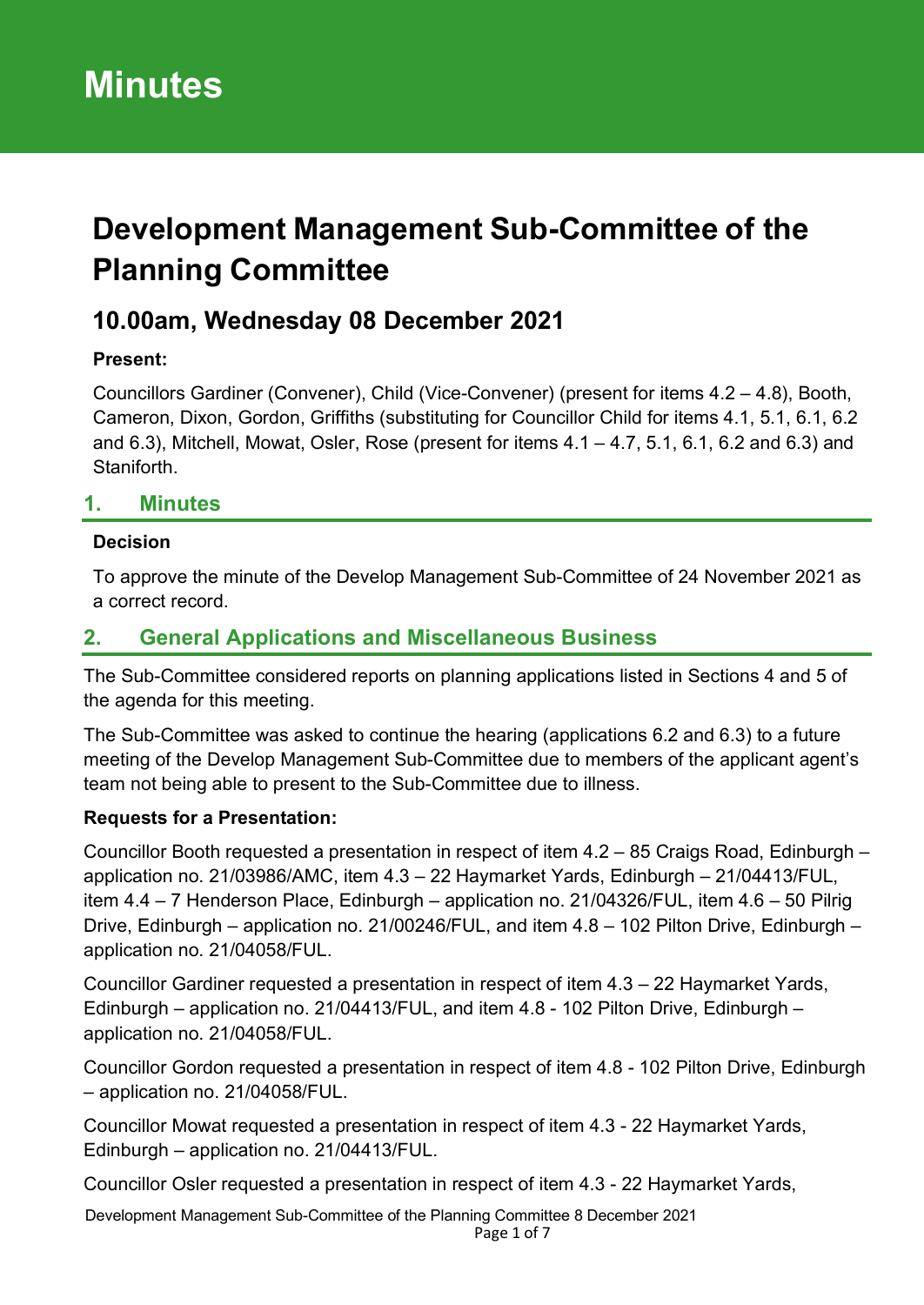Edinburgh – application no. 21/04413/FUL, and item 4.8 - 102 Pilton Drive, Edinburgh – application no. 21/04058/FUL.

Councillor Staniforth requested a presentation in respect of item 4.8 - 102 Pilton Drive, Edinburgh – application no. 21/04058/FUL.

#### **Decision**

To determine the applications as detailed in the Appendix to this minute.

(Reference – reports by the Chief Planning Officer, submitted.)

### **3. 50 Pilrig Street, Edinburgh**

Details were provided of an application for planning permission for demolition of house and redevelopment to form an apartment building with associated garden ground and bin/cycle storage (as amended) at 50 Pilrig Street, Edinburgh – application no. 21/00246/FUL.

Details were also provided of an application for conservation area consent for complete demolition in a conservation area which included demolition of house and redevelopment to form an apartment building with associated garden ground and bin/cycle storage at 50 Pilrig Street, Edinburgh – application no. 21/00248/CON.

The Chief Planning Officer gave details of the proposals and the planning considerations involved and recommended that the application be granted.

#### **Motion**

To **GRANT** planning permission and conservation area consent subject to the conditions, reasons and informatives as set out in section 3 of the report by the Chief Planning Officer.

moved by Councillor Child, seconded by Councillor Rose.

#### **Amendment**

To **CONTINUE** the applications to a future Development Management Sub-Committee meeting so a full presentation could be heard.

moved by Councillor Dixon, seconded by Councillor Gordon.

#### **Voting**

| For the motion:    | 3 votes |
|--------------------|---------|
| For the amendment: | 8 votes |

(For the motion: Councillors Child, Mitchell and Rose)

(For the amendment: Councillors Booth, Cameron, Dixon, Gardiner, Gordon, Mowat, Osler and Staniforth.)

#### **Decision**

To **CONTINUE** the applications to a future Develop Management Sub-Committee meeting so a full presentation could be heard.

(Reference – report by the Chief Planning Officer, submitted.)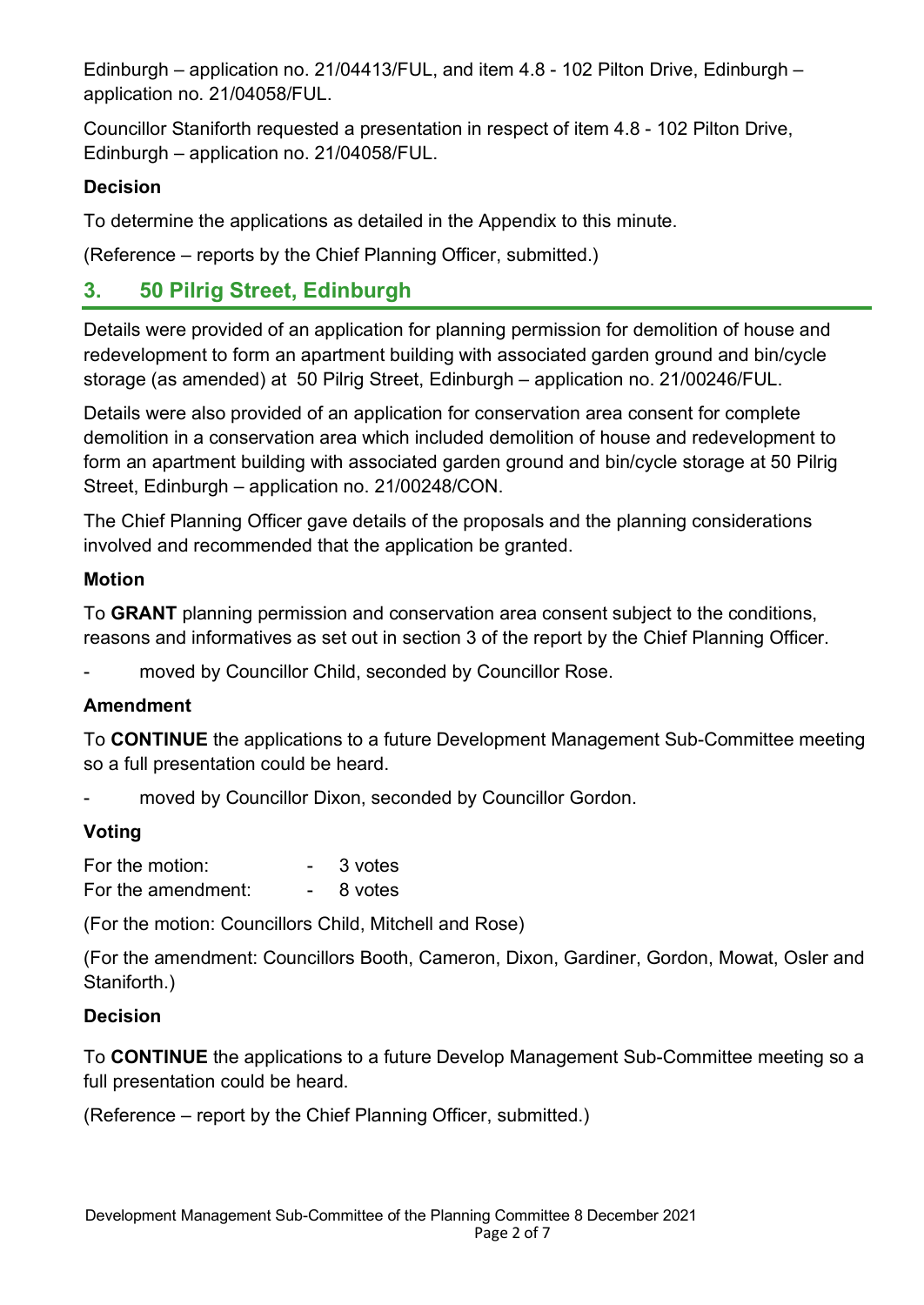## **3. 102 Pilton Drive, Edinburgh**

Details were provided of an application for planning permission for erection of a coffee shop with drive-thru facility – application no. 21/04058/FUL.

The Chief Planning Officer gave details of the proposals and the planning considerations involved and recommended that the application be granted.

#### **Motion**

To **GRANT** planning permission and conservation area consent subject to the conditions, reasons and informatives as set out in section 3 of the report by the Chief Planning Officer and an additional condition that additional cycle parking spaces would be added.

moved by Councillor Mowat, seconded by Councillor Child.

#### **Amendment**

To **REFUSE** planning permission as the application was contrary to Local Development Plan (LDP) Policies:

- $\bullet$  Des 5 a) & e)
- $\bullet$  Des 6 b) v.
- Des  $7$  c), e) & f)
- LDP Policy Env 22
- SPP Policies on sustainable development, air and soil quality and climate change and adaptation
- Contrary to City Mobility Plan in terms of reduction of short car journeys
- Contrary to Council's Guidance for Business Change of Use from retail to Class 3 use
- moved by Councillor Gordon, seconded by Councillor Booth.

#### **Voting**

| For the motion:    | 3 votes |
|--------------------|---------|
| For the amendment: | 7 votes |

(For the motion: Child, Mitchell and Mowat)

(For the amendment: Councillors Booth, Cameron, Dixon, Gardiner, Gordon, Osler and Staniforth.)

#### **Decision**

To **REFUSE** planning permission as the application was contrary to Local Development Plan (LDP) policies:

- Des  $5$  a)  $8$  e)
- Des  $6 b$ ) v.
- Des  $7$  c), e) & f)
- LDP Policy Env 22
- SPP Policies on sustainable development, air and soil quality and climate change and adaptation
- Contrary to City Mobility Plan in terms of reduction of short car journeys
- Contrary to Council's Guidance for Business Change of Use from retail to Class 3 use

Development Management Sub-Committee of the Planning Committee 8 December 2021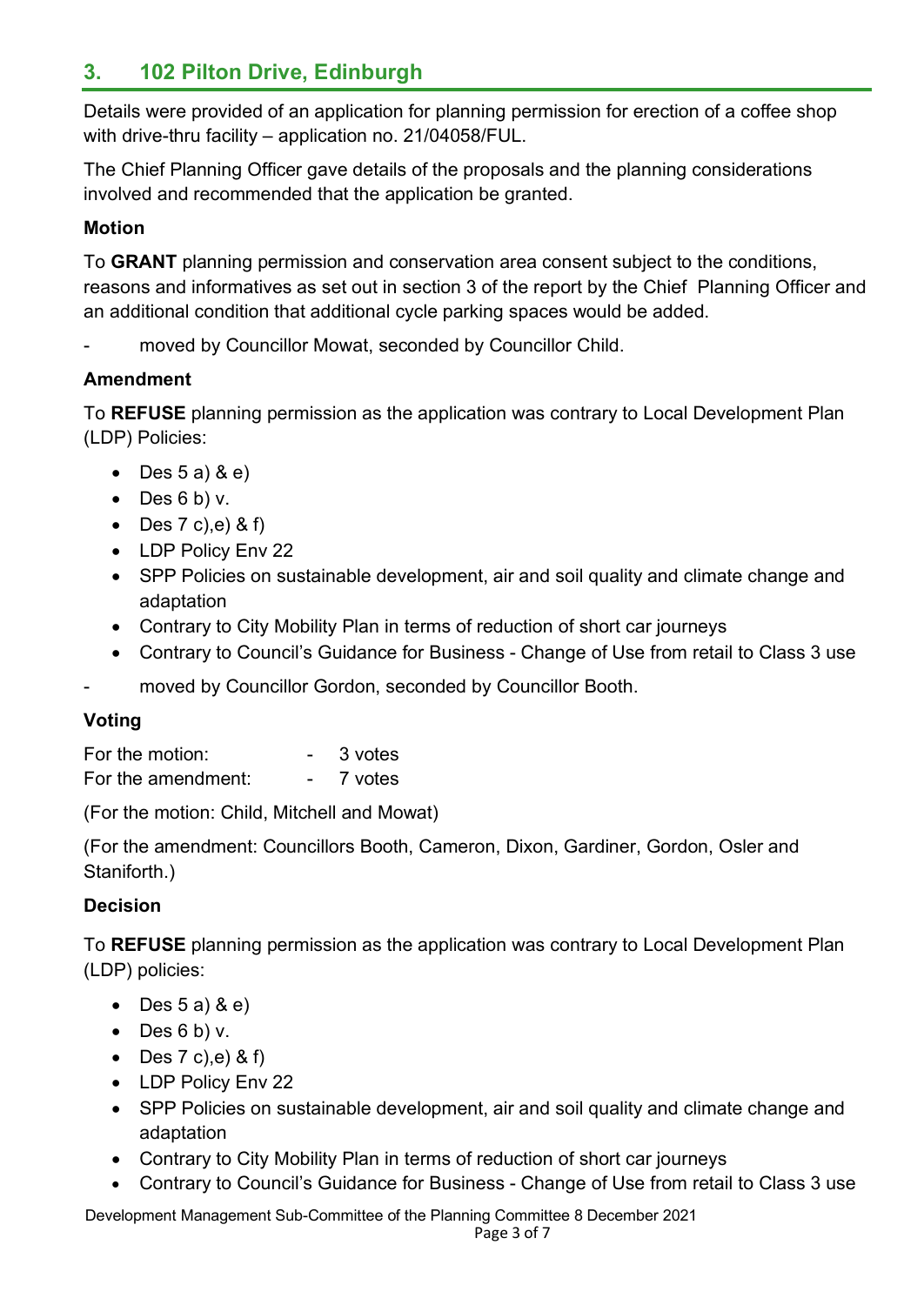## **Appendix**

| Agenda Item No. /<br><b>Address</b>                                                                                                                                | <b>Details of Proposal/Reference No</b>                                                                                                                                                                                                                                                                                    | <b>Decision</b>                                                                                                                                                                                                                                                                                                                                                                                                                                                                                                                                                          |
|--------------------------------------------------------------------------------------------------------------------------------------------------------------------|----------------------------------------------------------------------------------------------------------------------------------------------------------------------------------------------------------------------------------------------------------------------------------------------------------------------------|--------------------------------------------------------------------------------------------------------------------------------------------------------------------------------------------------------------------------------------------------------------------------------------------------------------------------------------------------------------------------------------------------------------------------------------------------------------------------------------------------------------------------------------------------------------------------|
| Note: Detailed conditions/reasons for the following decisions are contained in the statutory<br>planning register.                                                 |                                                                                                                                                                                                                                                                                                                            |                                                                                                                                                                                                                                                                                                                                                                                                                                                                                                                                                                          |
| <u>4.1 – Report for</u><br>forthcoming<br>application by Hub.<br>for Proposal of<br><b>Application Notice at</b><br>23-27 & 16 Dunedin<br><b>Street, Edinburgh</b> | Redevelopment of the site for<br>residential dwellings incorporating<br>affordable dwellings, private amenity<br>and open space as well as ground<br>floor commercial space - application<br>no. 21/05638/PAN                                                                                                              | To note they key issues at this<br>1)<br>stage.<br>To pay special attention to<br>2)<br>economic activity on the site.<br>3) To consider the cumulative<br>impact of routes and consider<br>connectivity in the broader<br>context of development in the<br>area.                                                                                                                                                                                                                                                                                                        |
| 4.2 - 85 Craigs Road,<br><b>Edinburgh (Land 646</b><br><b>Metres West of)</b>                                                                                      | Erection of 269x dwellings,<br>associated drainage, infrastructure<br>and landscaping (in respect of<br>conditions 5 (Part 2 i, ii, iv, v, vi),<br>$6(a)$ , $6(c)$ , $6(d)$ , $6(e)$ , $6(f)$ , $6(g)$ of<br>consent 16/04738/PPP, 6(h), 6(i),<br>6(j), 6(k(i-ix)) & 10 for Plot 3 only) -<br>application no. 21/03986/AMC | To GRANT application for<br>1)<br><b>Approval of Matters Specified</b><br>in Conditions subject to the<br>conditions, reasons and<br>informatives set out in section<br>3 of the report by the Chief<br>Planning Officer.<br>To add to an informative<br>2)<br>requesting that the developer<br>considers providing suitable<br>cycle parking for those with<br>disabilities to be shared<br>between blocks 3 and 4 in<br>order to comply with the<br>Equalities Act and the general<br>duty of Planning Authorities<br>when discharging its functions<br>under the Act. |
| 4.3 - 22 Haymarket<br><b>Yards, Edinburgh</b><br>(Land 175 Metres<br>North of)                                                                                     | Student accommodation with<br>associated ancillary development,<br>landscaping and access -<br>application no. 21/04413/FUL                                                                                                                                                                                                | To <b>WITHDRAW</b> the application<br>from the agenda at request of the<br><b>Chief Planning Officer.</b>                                                                                                                                                                                                                                                                                                                                                                                                                                                                |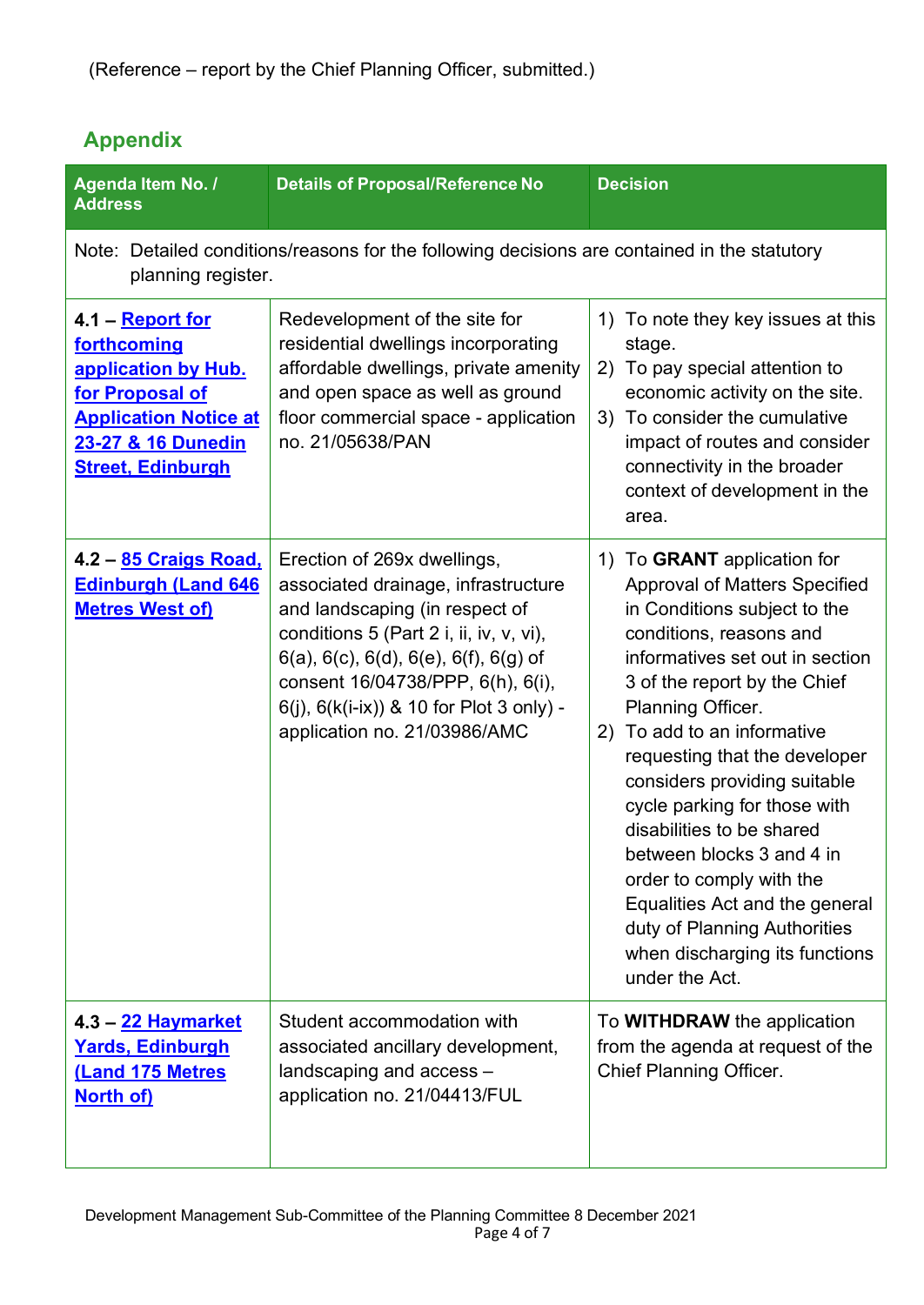| Agenda Item No. /<br><b>Address</b>                         | <b>Details of Proposal/Reference No</b>                                                                                                                                                                                                      | <b>Decision</b>                                                                                                                                                                                                                                                                                                                                                                                                                                                                |
|-------------------------------------------------------------|----------------------------------------------------------------------------------------------------------------------------------------------------------------------------------------------------------------------------------------------|--------------------------------------------------------------------------------------------------------------------------------------------------------------------------------------------------------------------------------------------------------------------------------------------------------------------------------------------------------------------------------------------------------------------------------------------------------------------------------|
| 4.4 - 7 Henderson<br><b>Place Lane,</b><br><b>Edinburgh</b> | Proposed demolition of existing<br>building and erection of a residential<br>development comprising 42x flats<br>with amenity space, landscaping,<br>cycle, parking and other associated<br>infrastructure - application no.<br>21/04326/FUL | To GRANT planning<br>1)<br>permission subject to the<br>conditions, reasons and<br>informatives set out in section<br>3 of the report by the Chief<br>Planning Officer.<br>2) To add to Condition 6 that<br>detailed design of the cycle<br>parking spaces be provided<br>by the developer to the<br>satisfaction of the Planning<br>Authority, and to include<br>consideration of provision of<br>suitable accessible cycle<br>parking spaces for those with<br>disabilities. |
| 4.5 - 7 Henderson<br><b>Place Lane,</b><br><b>Edinburgh</b> | Complete demolition of existing<br>building to facilitate residential<br>redevelopment - application no.<br>21/04327/CON                                                                                                                     | To GRANT conservation area<br>consent subject to the conditions,<br>reasons and informatives set out<br>in section 3 of the report by the<br><b>Chief Planning Officer.</b>                                                                                                                                                                                                                                                                                                    |
| 4.6 - 50 Pilrig Street,<br><b>Edinburgh</b>                 | Demolition of house and<br>redevelopment to form apartment<br>building with associated garden<br>ground and bin/cycle storage (as<br>amended) - application no.<br>21/00246/FUL                                                              | To <b>CONTINUE</b> the application to<br>a future Development<br><b>Management Sub-Committee</b><br>meeting so a full presentation<br>could be heard.<br>(on a division)                                                                                                                                                                                                                                                                                                       |
| 4.7 - 50 Pilrig Street,<br><b>Edinburgh</b>                 | Complete demolition in a<br>Conservation Area - demolition of<br>house and redevelopment to form<br>apartment building with associated<br>garden ground and bin/cycle<br>storage - application no.<br>21/00248/CON                           | To <b>CONTINUE</b> the application to<br>a future Develop Management<br>Sub-Committee meeting so a full<br>presentation could be heard.<br>(on a division)                                                                                                                                                                                                                                                                                                                     |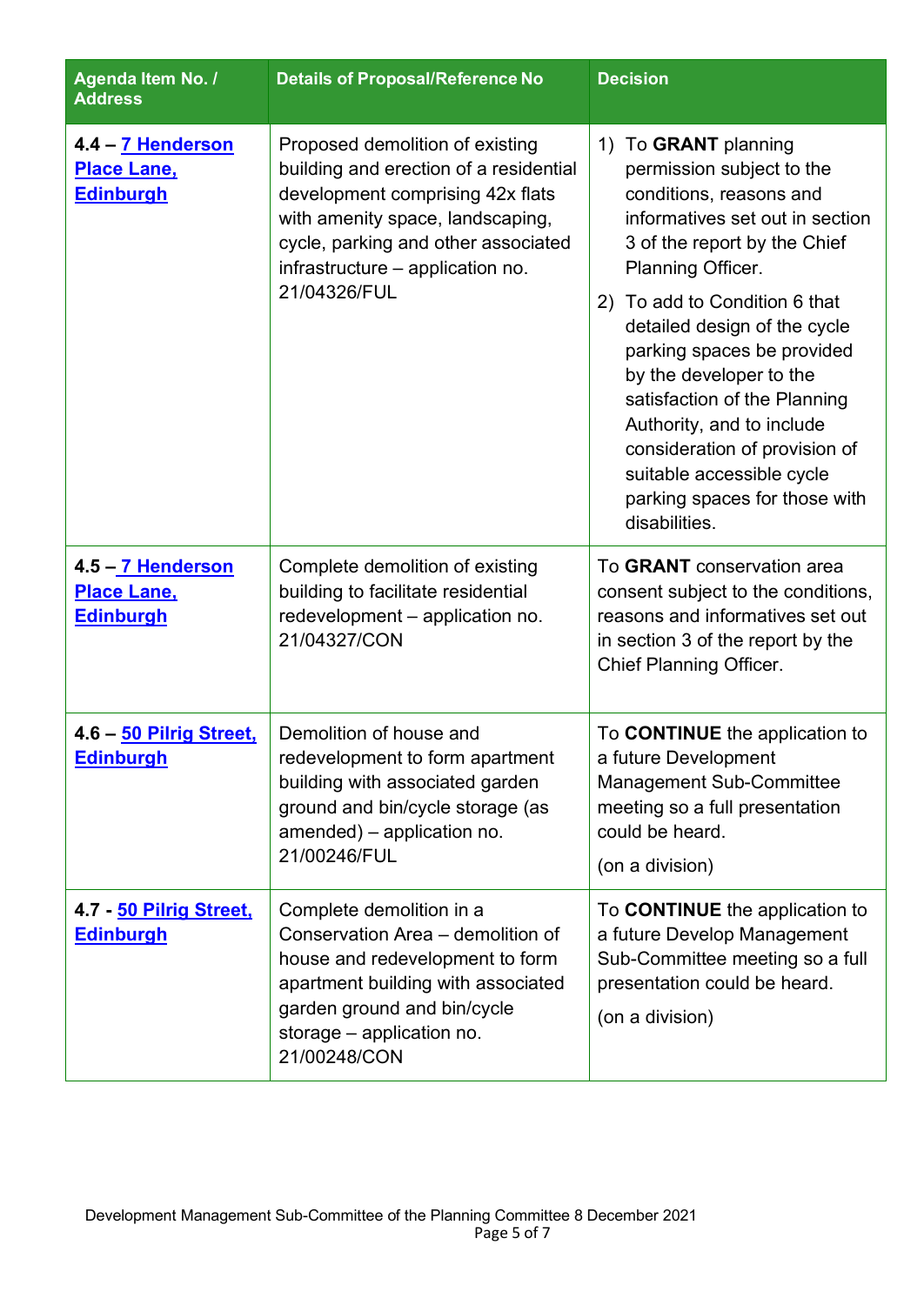| Agenda Item No. /<br><b>Address</b>              | <b>Details of Proposal/Reference No</b>                                                                                                                                                                                                             | <b>Decision</b>                                                                                                                                                                                                                                                                                                                                                                                                                                                                                                                                                              |
|--------------------------------------------------|-----------------------------------------------------------------------------------------------------------------------------------------------------------------------------------------------------------------------------------------------------|------------------------------------------------------------------------------------------------------------------------------------------------------------------------------------------------------------------------------------------------------------------------------------------------------------------------------------------------------------------------------------------------------------------------------------------------------------------------------------------------------------------------------------------------------------------------------|
| 4.8 - 102 Pilton<br>Drive, Edinburgh             | Erection of coffee shop with drive-<br>thru facility – application no.<br>21/04058/FUL                                                                                                                                                              | To REFUSE planning permission<br>as the application was contrary to<br>Local Development Plan (LDP)<br>policies:<br>Des 5 a) & e)<br>Des $6 b$ ) v.<br>Des 7 c), e) & f)<br>LDP Policy Env 22<br><b>SPP Policies on</b><br>sustainable development,<br>air and soil quality and<br>climate change and<br>adaptation<br><b>Contrary to City Mobility</b><br>$\bullet$<br>Plan in terms of reduction<br>of short car journeys<br><b>Contrary to Council's</b><br>$\bullet$<br><b>Guidance for Business -</b><br>Change of Use from retail<br>to Class 3 use<br>(on a division) |
| 5.1 – 25 Milton Link,<br><b>Edinburgh</b>        | Variation of condition (ii) imposed on<br>planning permission<br>$TP/5/M/2264/85 -$ application no.<br>18/09995/FUL                                                                                                                                 | To GRANT permission for a<br>three-month extension to<br>conclude the variation of the<br>Section 75 Agreement.                                                                                                                                                                                                                                                                                                                                                                                                                                                              |
| 6.1 - 14 Bath Street,<br>Edinburgh               | Protocol Note by the Service<br>Director, Legal and Assurance -<br>application no. 20/05800/FUL and<br>20/05799/LBC                                                                                                                                 | To <b>CONTINUE</b> this application to<br>the Development Management<br>Sub-Committee being held on 12<br>January 2022 due to illness.                                                                                                                                                                                                                                                                                                                                                                                                                                       |
| <u>6.2 – 14 Bath Street,</u><br><b>Edinburgh</b> | Demolition of auditorium and<br>retention and partial restoration of<br>principal external elements of the<br>Art Deco facade, erection of 21<br>residential flats with associated car<br>parking and landscaping -<br>application no. 20/05800/FUL | To <b>CONTINUE</b> this application to<br>the Development Management<br>Sub-Committee of 12 January<br>2022 due to illness.                                                                                                                                                                                                                                                                                                                                                                                                                                                  |